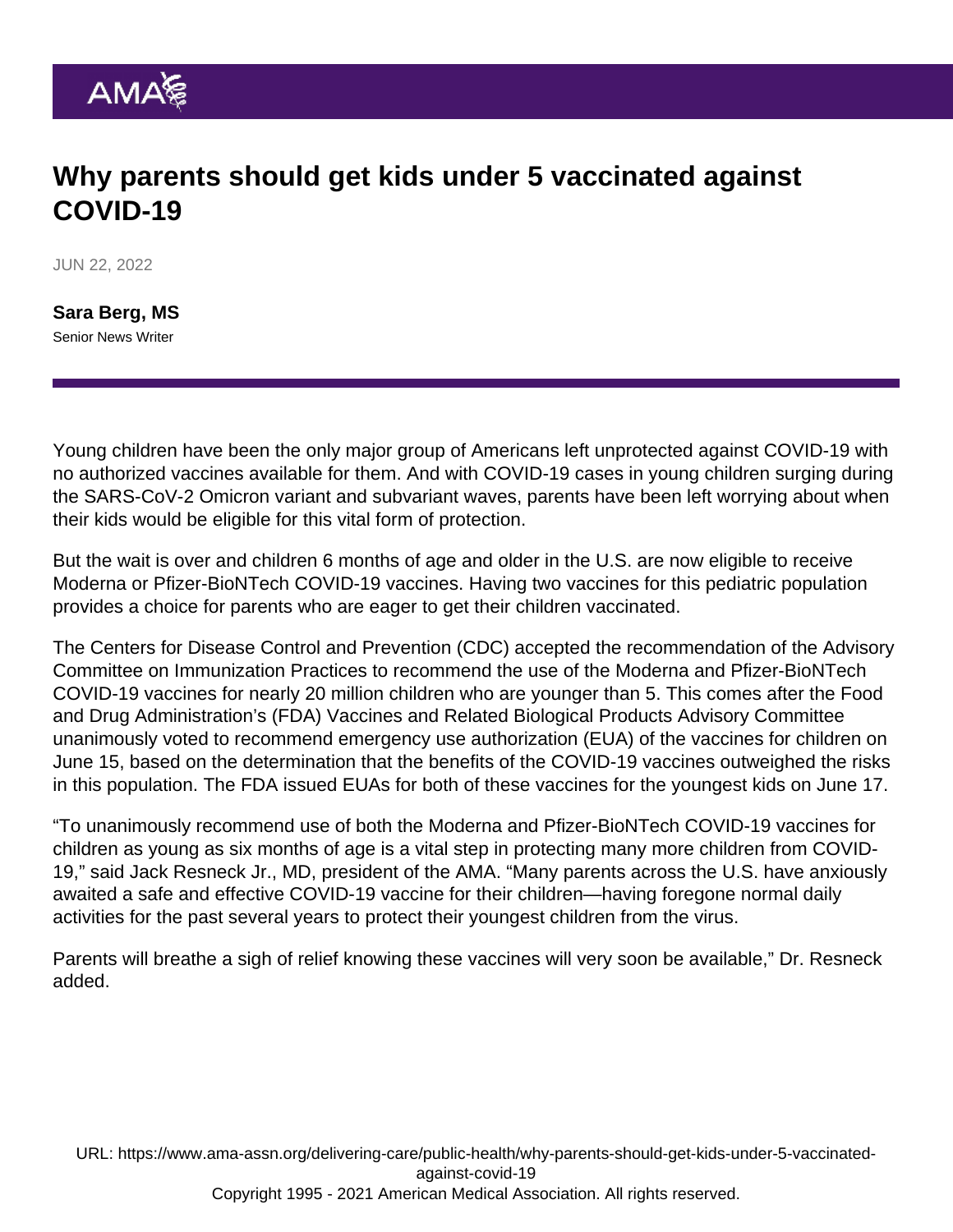Last week, administration officials started accepting state and local orders for COVID-19 vaccines. They expected to have 5 million doses each of Pfizer and Moderna COVID-19 vaccines available June 21 for infants and young children. Millions more were set to be available soon thereafter.

When physicians are counseling parents with infants, toddlers or preschoolers about Moderna or Pfizer COVID-19 vaccines for their children, there are three major reasons to vaccinate that doctors should review.

## Both vaccines are safe and effective

The Moderna vaccine primary series for children 6 months through 5 years old is administered in two 25-microgram doses given four to eight weeks apart. The shots were about 40–50% effective at preventing milder Omicron SARS-CoV-2 infections in young children. Acknowledging the lower efficacy, Moderna expects children in this age group to be offered a booster dose at some point in time.

The Pfizer-BioNTech vaccine primary series for children 6 months to 4 years old is administered in three 3-microgram doses. The first and second doses are separated by three to eight weeks and the second and third doses are separated by at least eight weeks. Three doses of the Pfizer vaccine were shown to be 80% effective in preventing symptomatic COVID-19.

Both the Moderna and Pfizer vaccines were shown to have similar side effects, which included pain at the injection site, irritability, drowsiness and fever.

"While there is overwhelming scientific evidence showing the COVID-19 vaccines are safe and effective, we know many parents and families still have questions," said Dr. Resneck. "We encourage parents to speak with their child's physician and review trusted resources, such as? [getvaccineanswers.org,](https://getvaccineanswers.org/) to get the information they need to make an informed decision.

"We also encourage the use of[?v-safe,](https://www.cdc.gov/coronavirus/2019-ncov/vaccines/safety/vsafe.html) a smartphone-based tool that helps the CDC monitor COVID-19 vaccine safety," he added.

Learn what doctors [wish parents knew about kids' COVID-19 vaccine safety](https://www.ama-assn.org/delivering-care/population-care/what-doctors-wish-parents-knew-about-kids-covid-19-vaccine-safety).

## Vaccination prevents hospitalization

While younger children are typically spared the worst effects of COVID-19, severe cases and deaths can still occur. But rates of hospitalization are slowly increasing for young children 6 months to 4 years

URL: [https://www.ama-assn.org/delivering-care/public-health/why-parents-should-get-kids-under-5-vaccinated](https://www.ama-assn.org/delivering-care/public-health/why-parents-should-get-kids-under-5-vaccinated-against-covid-19)[against-covid-19](https://www.ama-assn.org/delivering-care/public-health/why-parents-should-get-kids-under-5-vaccinated-against-covid-19) Copyright 1995 - 2021 American Medical Association. All rights reserved.